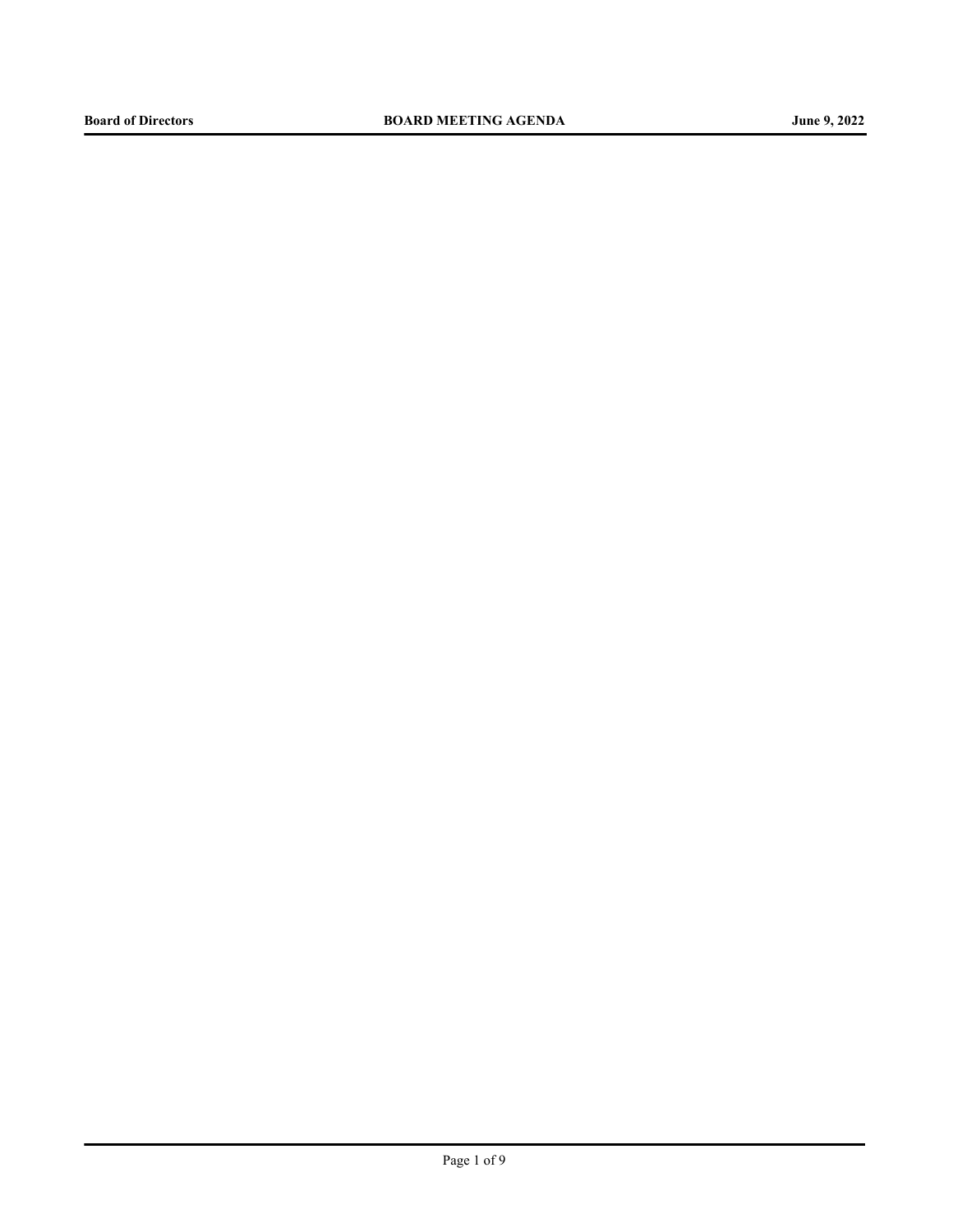## SAN FRANCISCO BAY AREA RAPID TRANSIT DISTRICT 2150 Webster Street, P. O. Box 12688, Oakland, CA 94604-2688

BOARD MEETING AGENDA June 9, 2022 9:00 a.m.

A regular meeting of the Board of Directors will be held at 9:00 a.m. on Thursday, June 9, 2022.

Please note, pursuant to all necessary findings having been made by the Board of Directors of the San Francisco Bay Area Rapid Transit District (for itself as well as all subordinate legislative bodies) to continue remote public meetings in the manner contemplated under urgency legislation Assembly Bill No. 361, public participation for this meeting will be via teleconference only.

You may watch the Board Meeting live or archived at https://bart.gov/boardtv

Presentation materials will be available via Legistar at https://bart.legistar.com

You may also join the Board Meeting via Zoom by calling 1-669-900-6833 and entering access code 860 7748 7448; logging in to Zoom.com and entering access code 860 7748 7448; or typing the following Zoom link into your web browser: https://us06web.zoom.us/j/86077487448

If you wish to make a public comment:

1) Submit written comments via email to board.meeting@bart.gov, using "public comment" as the subject line. Your comment will be provided to the Board and will become a permanent part of the file. Please submit your comments as far in advance as possible. Emailed comments must be received before 4:00 p.m. on June 8, 2022, in order to be included in the record.

2) Call 1-669-900-6833, enter access code 860 7748 7448, dial \*9 to raise your hand when you wish to speak, and dial \*6 to unmute when you are requested to speak; log in to Zoom.com, enter access code 860 7748 7448, and use the raise hand feature; or join the Board Meeting via the Zoom link (https://us06web.zoom.us/j/86077487448) and use the raise hand feature.

Public comment is limited to three (3) minutes per person.

Any action requiring more than a majority vote for passage will be so noted.

Items placed under "consent calendar" are considered routine and will be received, enacted, approved, or adopted by one motion unless a request for removal for discussion or explanation is received from a Director or from a member of the audience.

BART provides service/accommodations upon request to persons with disabilities and individuals who are limited English proficient who wish to address BART Board matters. A request must be made within one and five days in advance of Board meetings, depending on the service requested.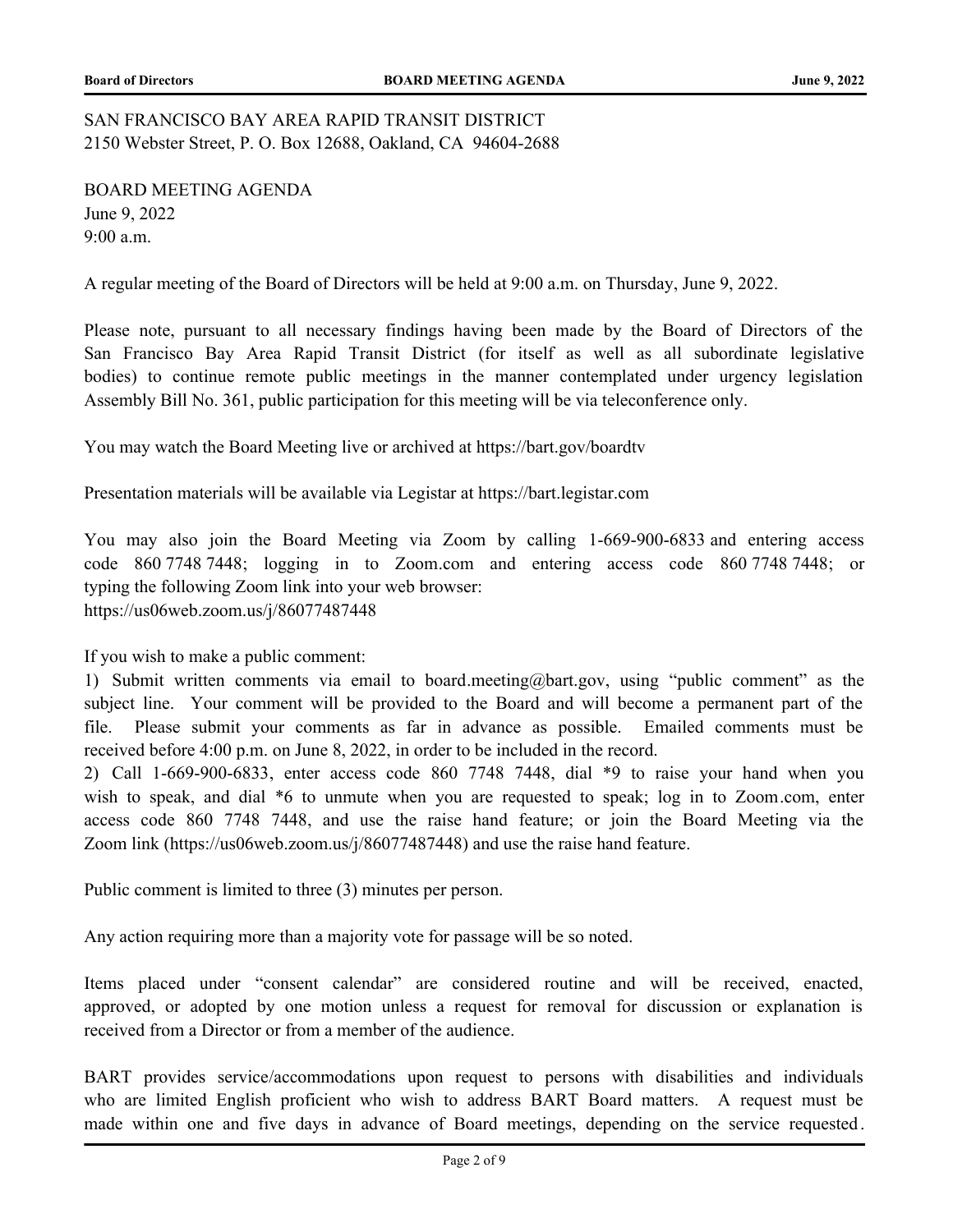Please contact the Office of the District Secretary at 510-464-6083 for information.

Rules governing the participation of the public at meetings of the Board of Directors and Standing Committees are available for review on the District's website (http://www.bart.gov/about/bod).

Meeting notices and agendas are available at bart.legistar.com; via email (https://cloud.info.bart.gov/signup); or via regular mail upon request submitted to the District Secretary.

Complete agenda packets (in PDF format) are available for review at bart.legistar.com no later than 48 hours in advance of the meeting.

Please submit your requests to the District Secretary via email to BoardofDirectors@bart.gov; in person or U.S. mail at 2150 Webster Street, 10th Floor, Oakland, CA 94612; or telephone 510-464-6083.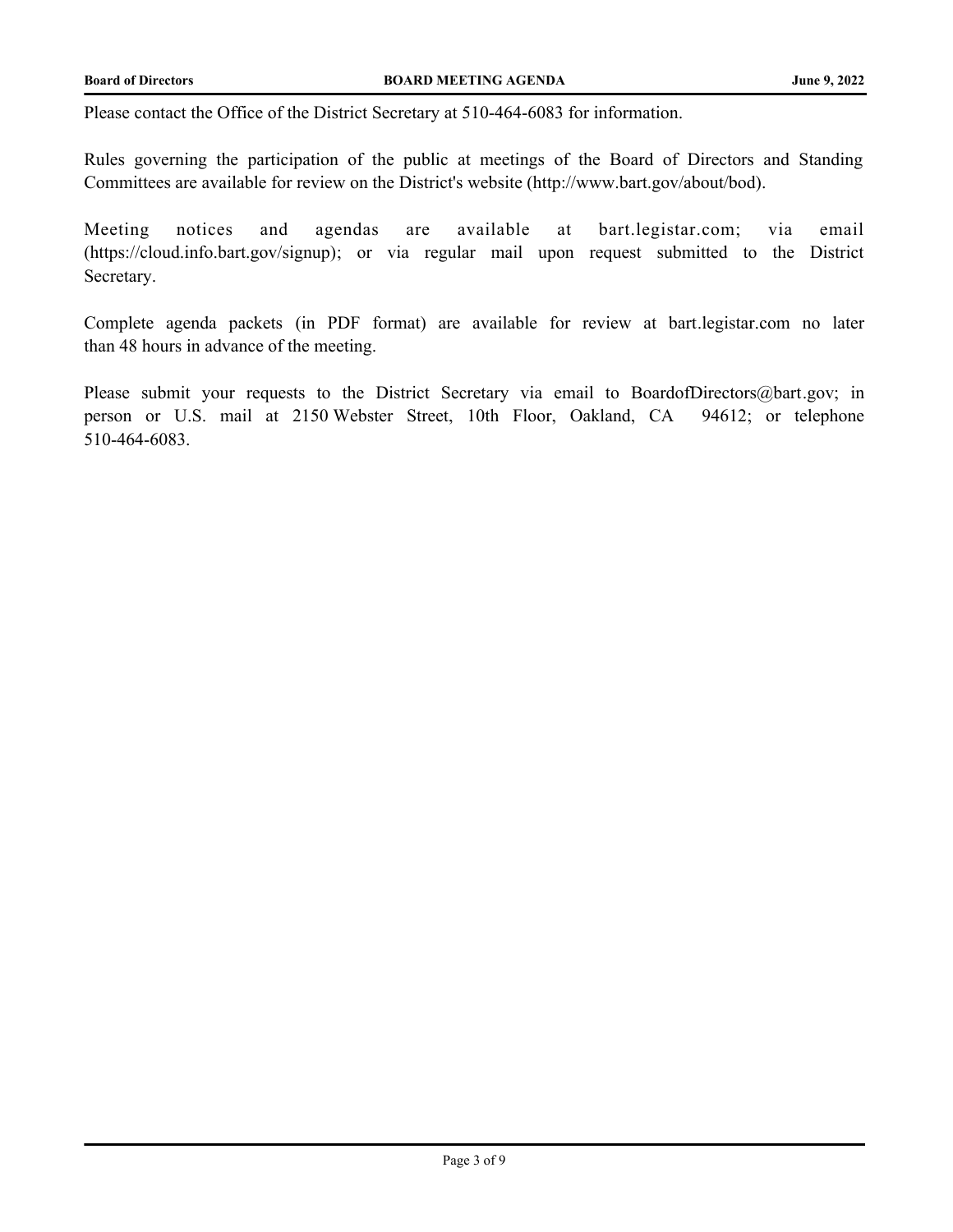### Regular Meeting of the

### BOARD OF DIRECTORS

The purpose of the Board Meeting is to consider and take such action as the Board may desire in connection with:

- 1. CALL TO ORDER
- A. Roll Call.
- B. Pledge of Allegiance.
- C. Introduction of Special Guests.
- 2. REPORT OF THE BOARD PRESIDENT
- 3. CONSENT CALENDAR
	- A. [Approval of Minutes of the Meeting of May 12,](http://bart.legistar.com/gateway.aspx?m=l&id=/matter.aspx?key=2684) 2022. Board requested to authorize.

**Attachments:** [Approval of Minutes of the Meeting of May 12, 2022](http://bart.legistar.com/gateway.aspx?M=F&ID=5304c8c9-9f5a-4031-bcdf-5ef21b2bcd3b.pdf)

B. [Resolution to Continue Virtual Meetings During the Pandemic. Board requested](http://bart.legistar.com/gateway.aspx?m=l&id=/matter.aspx?key=2685) to adopt.

Attachments: Resolution to Continue Virtual Meetings During the Pandemic - Resolution

C. [BART Police Citizen Review Board Reappointments. Board requested to ratify.](http://bart.legistar.com/gateway.aspx?m=l&id=/matter.aspx?key=2686)

[BART Police Citizen Review Board Reappointments -](http://bart.legistar.com/gateway.aspx?M=F&ID=e5aec9c1-8222-48be-b93e-fad585355490.pdf)  Memo **Attachments:**

D. [Transit Security Advisory Committee Appointment and Reappointments. Board](http://bart.legistar.com/gateway.aspx?m=l&id=/matter.aspx?key=2687) requested to ratify.

Attachments: Transit Security Advisory Committee Appointment and Reappointments - Memo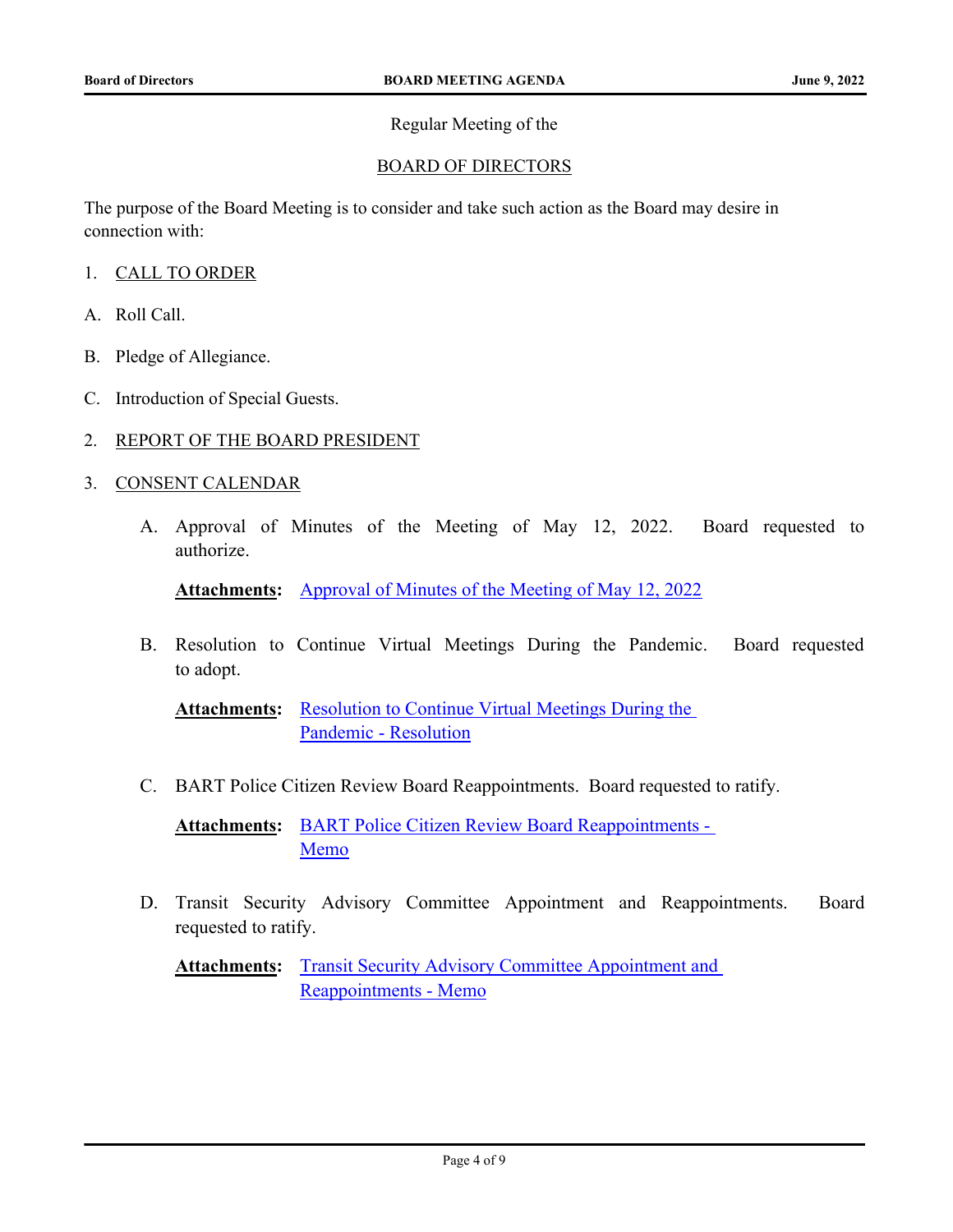E. [Award of Agreement No. 6M4788 with ConvergeOne, as the Official National](http://bart.legistar.com/gateway.aspx?m=l&id=/matter.aspx?key=2689) Association of State Procurement Officials (NASPO) Provider, for Data Domain Backup Hardware and Software Upgrade and Platform Support Services. Board requested to authorize.

**Attachments:** [Award of Agreement No. 6M4788 with ConvergeOne - EDD](http://bart.legistar.com/gateway.aspx?M=F&ID=de7c6792-6fd5-4e36-866a-68743a251f4e.pdf)

F. [Amendment to Agreement No. 6M4711, with CityHealth Urgent Care, a Medical](http://bart.legistar.com/gateway.aspx?m=l&id=/matter.aspx?key=2690) Corporation, for Extension of Term and Increase in Funding for COVID-19 Testing Services. Board requested to authorize.

Attachments: Amendment to Agreement No. 6M4711, with CityHealth Urgent Care - EDD

G. [Authority to Execute Contracts for On-Call Advertising Media Purchases. Board](http://bart.legistar.com/gateway.aspx?m=l&id=/matter.aspx?key=2691) requested to authorize.

Attachments: Authority to Execute Contracts for On-Call Advertising Media Purchases - EDD

H. [Fiscal Year 2023 Quality of Life Initiatives: Amendment to Agreements for](http://bart.legistar.com/gateway.aspx?m=l&id=/matter.aspx?key=2692) Elevator Attendants and Homeless Outreach. Board requested to authorize.

Attachments: Fiscal Year 2023 Quality of Life Initiatives Amendment to Agreements - EDD

#### 4. PUBLIC COMMENT - l5 Minutes

(An opportunity for members of the public to address the Board of Directors on matters under their jurisdiction and not on the agenda. Public comment is limited to three (3) minutes per person.)

- 5. GENERAL MANAGER'S REPORT
- A. Report of Activities, including Updates of Operational, Administrative, and Roll Call for Introductions Items.
- 6. CONTROLLER/TREASURER'S REPORT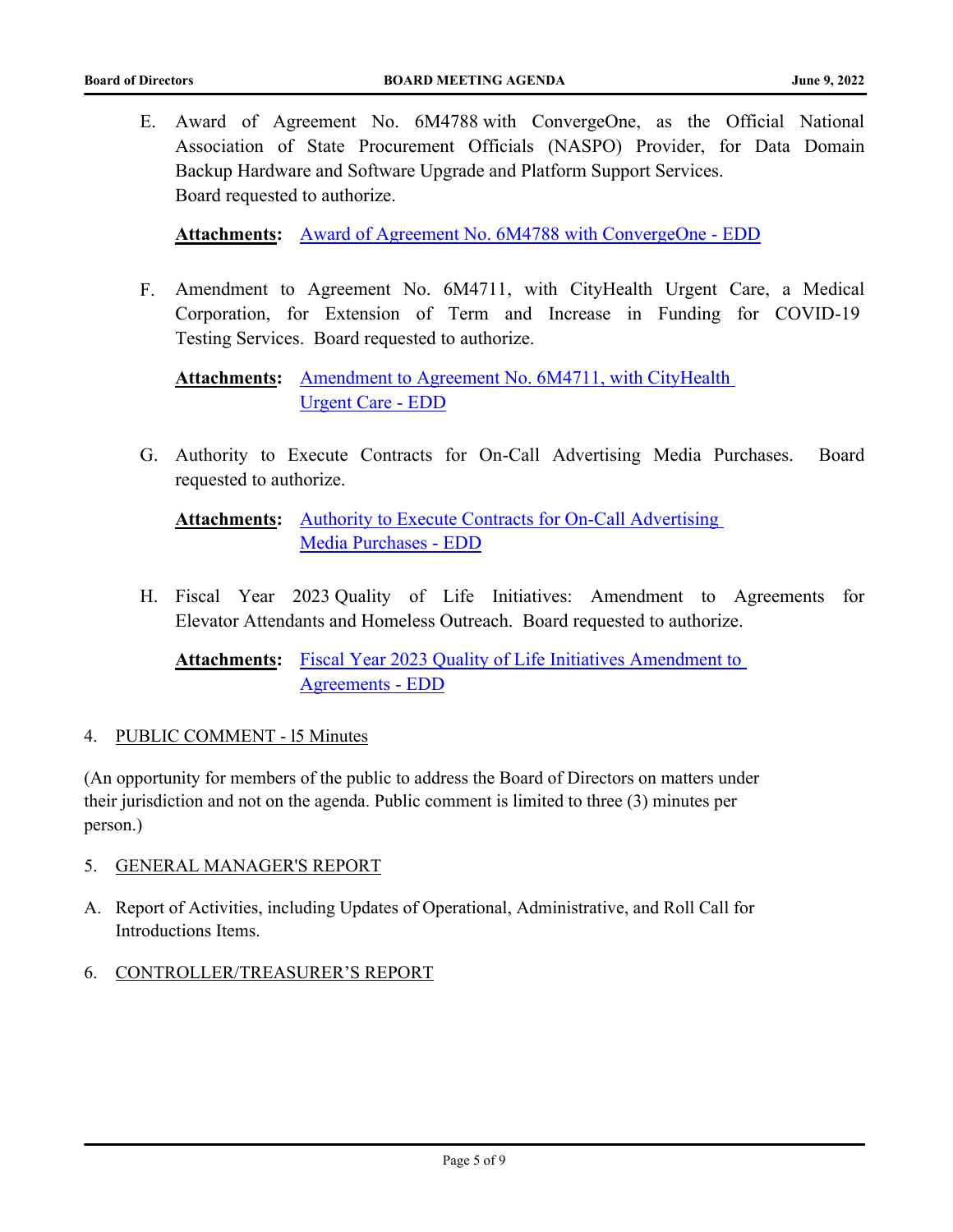A. [Quarterly Report of the Controller/Treasurer for the Periods Ending December](http://bart.legistar.com/gateway.aspx?m=l&id=/matter.aspx?key=2694) 31, 2021 and March 31, 2022. For information.

Attachments: Quarterly Report of the Controller-Treasurer for the Periods Ending December 31, 2021 and March 31, 2022 - Memo [Quarterly Report of the Controller-Treasurer for the Periods](http://bart.legistar.com/gateway.aspx?M=F&ID=e0cb19e0-043b-4197-9d47-f89477463846.pdf)  Ending December 31, 2021 and March 31, 2022 - Presentation

#### 7. ADMINISTRATION ITEMS

Director Simon, Chairperson

- A. [Resolution Approving Fiscal Year 2023 and Fiscal Year 2024 Two-Year Annual](http://bart.legistar.com/gateway.aspx?m=l&id=/matter.aspx?key=2695) Budget. Board requested to adopt.
	- Attachments: Resolution Approving Fiscal Year 2023 and Fiscal Year 2024 Two-Year Annual Budget - EDD [Resolution Approving Fiscal Year 2023 and Fiscal Year 2024](http://bart.legistar.com/gateway.aspx?M=F&ID=087b8d39-04f6-412b-8b3c-c7807592b163.pdf)  Two-Year Annual Budget - Resolution [Resolution Approving Fiscal Year 2023 and Fiscal Year 2024](http://bart.legistar.com/gateway.aspx?M=F&ID=05a4b3a7-169c-4e47-b14e-72fe69fb59f9.pdf)  Two-Year Annual Budget - Presentation
- B. [Fiscal Year 2022 Third Quarter Financial Report. For information.](http://bart.legistar.com/gateway.aspx?m=l&id=/matter.aspx?key=2696)

**Attachments:** [Fiscal Year 2022 Third Quarter Financial Report - Memo](http://bart.legistar.com/gateway.aspx?M=F&ID=1e34f332-26bd-46a7-be93-822c580a1f21.pdf)

C. [Award of Agreement No. 6M4782 with Claremont EAP Powered by Uprise](http://bart.legistar.com/gateway.aspx?m=l&id=/matter.aspx?key=2697) Health, for Comprehensive Employee Assistance Program (EAP). Board requested to authorize.

Attachments: Award of Agreement No. 6M4782 with Claremont EAP -EDD

#### 8. ENGINEERING AND OPERATIONS ITEMS

Director Dufty, Chairperson

NO ITEMS.

#### 9. PLANNING, PUBLIC AFFAIRS, ACCESS, AND LEGISLATION ITEMS

Director Foley, Chairperson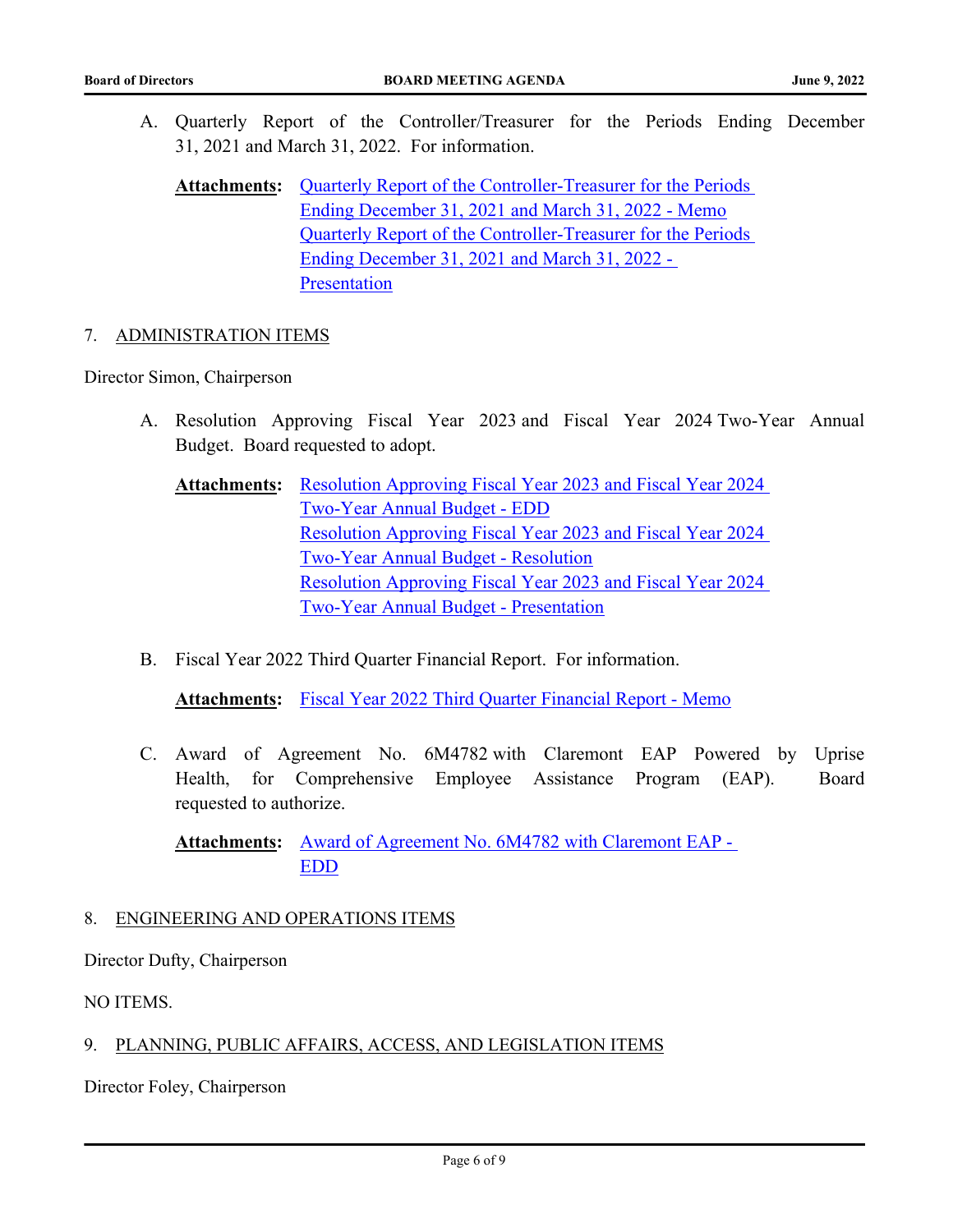A. [State Legislative Update and Legislation for Consideration. Board requested to](http://bart.legistar.com/gateway.aspx?m=l&id=/matter.aspx?key=2698) authorize.

| <b>Attachments:</b> | State Legislative Update and Legislation for Consideration - |  |
|---------------------|--------------------------------------------------------------|--|
|                     | Memo                                                         |  |
|                     | State Legislative Update and Legislation for Consideration - |  |
|                     | <b>Bill Packet</b>                                           |  |
|                     | State Legislative Update and Legislation for Consideration - |  |
|                     | Presentation                                                 |  |

B. Ashby and North Berkeley BART Station Transit-Oriented Development (TOD). Board requested to authorize.

i. Approval of City of Berkeley and BART Joint Vision and Priorities for TOD for Ashby and North Berkeley BART Stations.

ii. Approval of Replacement Parking Maximum.

iii. [Authorization of Memorandum of Agreement with the City of Berkeley for](http://bart.legistar.com/gateway.aspx?m=l&id=/matter.aspx?key=2699) Ashby and North Berkeley TOD.

- Attachments: Ashby and North Berkeley BART Station Transit-Oriented Development - EDD [Ashby and North Berkeley BART Station Transit-Oriented](http://bart.legistar.com/gateway.aspx?M=F&ID=aa8c8c30-c91b-48ed-9de0-486b3768b54d.pdf)  Development - Joint Vision and Priorities - Redline [Ashby and North Berkeley BART Station Transit-Oriented](http://bart.legistar.com/gateway.aspx?M=F&ID=5957f7ac-4c71-41a1-b3c1-8072abb563a9.pdf)  Development - Original Draft Joint Vision and Priorities [Ashby and North Berkeley BART Station Transit-Oriented](http://bart.legistar.com/gateway.aspx?M=F&ID=fd2b6111-b4c0-4f66-a46d-3a5c0421cb81.pdf)  Development - Memorandum of Agreement [Ashby and North Berkeley BART Station Transit-Oriented](http://bart.legistar.com/gateway.aspx?M=F&ID=8a0b1fc6-d436-4be8-b47a-c552b98a34d8.pdf)  Development - Presentation
- C. Lake Merritt Station Area Projects. For information.
	- i. Transit-Oriented Development Update.
	- ii. [BART Police Headquarters Relocation Process Update.](http://bart.legistar.com/gateway.aspx?m=l&id=/matter.aspx?key=2700)

Attachments: [Lake Merritt Station Area Projects - Memo](http://bart.legistar.com/gateway.aspx?M=F&ID=a8554300-a622-4498-ae08-98dba4197d9e.pdf) [Lake Merritt Station Area Projects - Presentation](http://bart.legistar.com/gateway.aspx?M=F&ID=5798c452-e6c8-4d6a-a70a-5561052b6a7a.pdf)

- D. Celebrating 50 Years of Service. For information.
	- i. Program Overview.
	- ii. [Next Steps for BART Headquarters \(BHQ\) Retail Space.](http://bart.legistar.com/gateway.aspx?m=l&id=/matter.aspx?key=2701)

Attachments: [Celebrating 50 Years of Service - Memo](http://bart.legistar.com/gateway.aspx?M=F&ID=ed8f087d-c174-4087-8986-93b04d02b4ae.pdf) [Celebrating 50 Years of Service - Presentation](http://bart.legistar.com/gateway.aspx?M=F&ID=254c59fc-74d1-4579-ac56-466bc0ea27a6.pdf)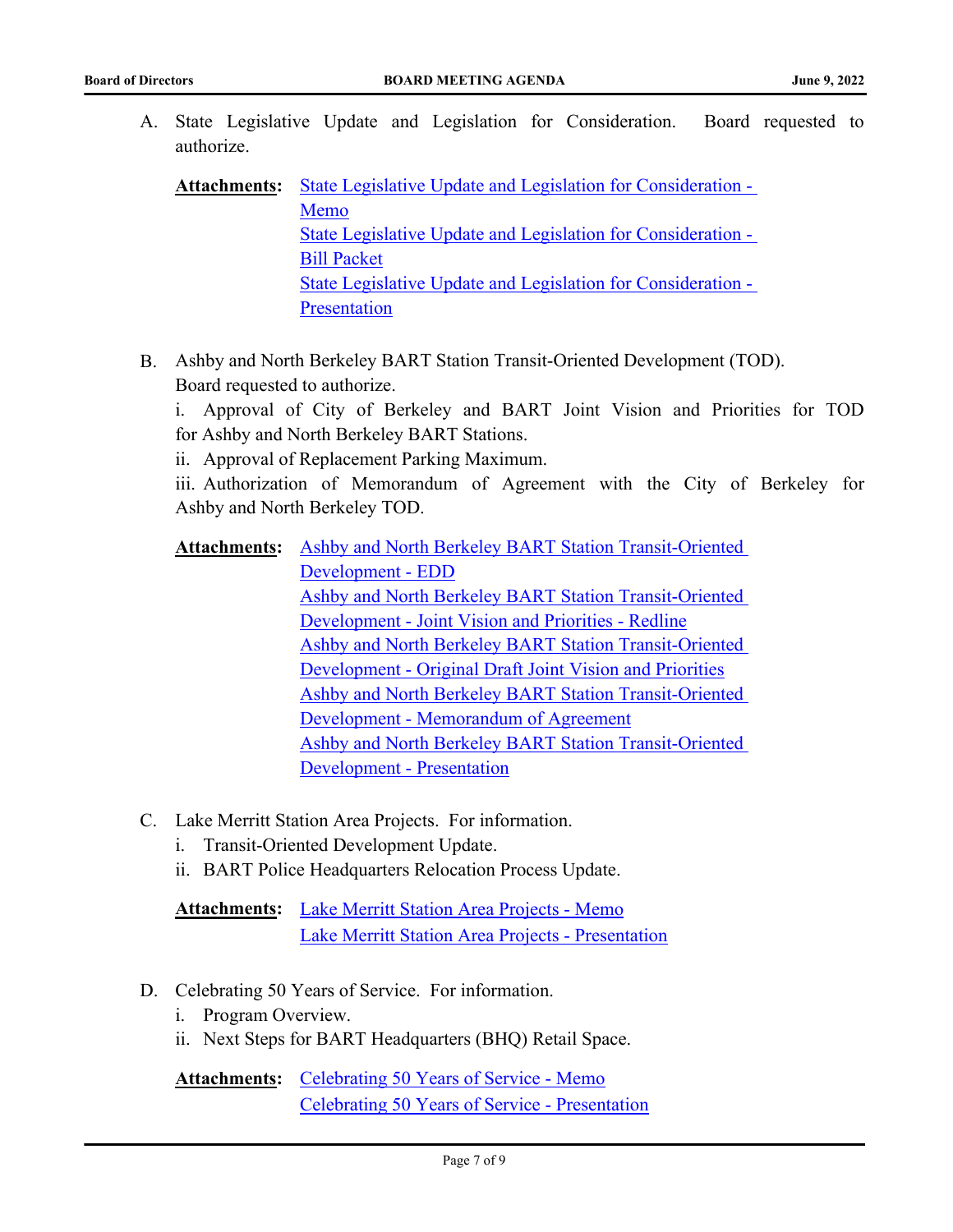#### 10. BOARD MATTERS

A. Board Member Reports.

(Board member reports as required by Government Code Section 53232.3(d) are available through the Office of the District Secretary. An opportunity for Board members to report on their District activities and observations since last Board Meeting.)

B. Roll Call for Introductions.

(An opportunity for Board members to introduce a matter for consideration at a future Committee or Board Meeting or to request District staff to prepare items or reports.)

C. In Memoriam.

(An opportunity for Board members to introduce individuals to be commemorated.)

#### 11. CLOSED SESSION